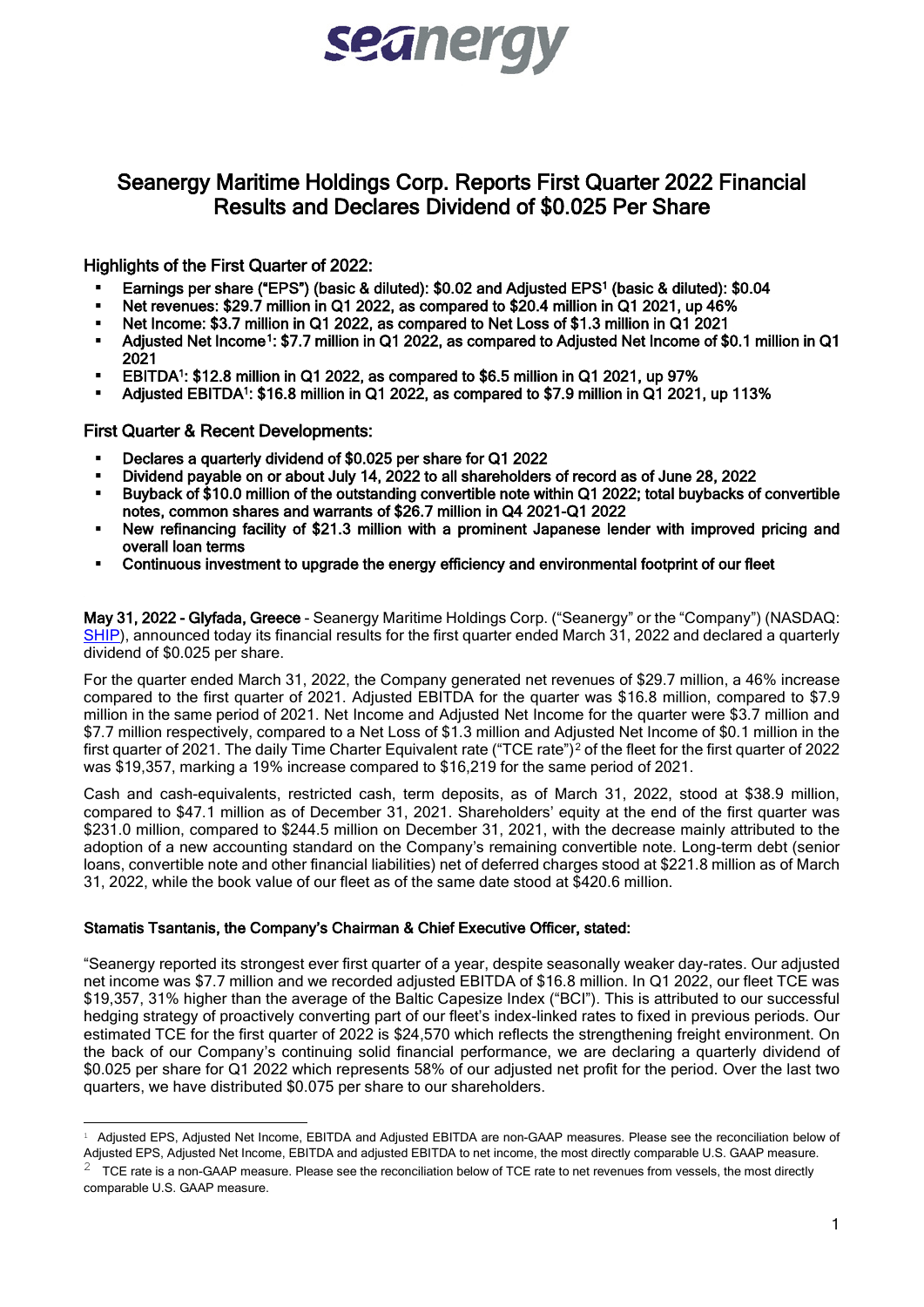"In addition, within the first quarter of 2022, we repurchased \$10 million of our outstanding convertibles, bringing the total repurchases of shares and equity-linked instruments (convertible notes and warrants) to \$26.7 million within the last 6 months. Including the dividends paid so far, in the first quarter only, a total of \$18.9 million of the Company's cash was allocated to rewarding our shareholders through dividends and these repurchases.

"Concerning our fleet commercial and technical developments, in 2022 to date, we have continued our ambitious upgrade schedule aiming to fully comply with the upcoming environmental regulations without compromising on the competitiveness of our vessels. We have successfully completed installations of ballast water treatment systems ("BWTS") on 100% of our fleet and have moreover upgraded three vessels by installing Energy Saving Devices ("ESDs"), concurrently with the scheduled dry-dockings. In most cases, these projects were performed in cooperation with the underlying charterers and are accompanied by agreements to adjust the index-linked rate upwards to reflect the improved performance of the underlying vessel. The period of the respective timecharter is extended to reflect the payback period of our investments. At the same time, we are progressing on additional biofuel trials in cooperation with our prominent charterers. I strongly believe that these initiatives not only contribute to the optimal commercial positioning of our fleet, but also form a decisive step towards reducing our vessels' carbon footprint.

"My view on the Capesize market outlook continues to be very optimistic, backed by the strongest supply and demand fundamentals of the recent years. The record-low orderbook remains at 6% of the active fleet, while Capesize demand is further fueled by the global energy supply shortages, the geopolitical developments, as well as the infrastructure projects that are under development from East to West. The new environmental regulations are expected to further restrain effective vessel supply on the back of the slowing down of the global fleet, underscoring the importance of the energy efficiency improvements achieved on our vessels. Having successfully demonstrated our significant operating leverage, Seanergy is well positioned to capitalise on the strengthening freight market in the second half of the year.

"Aiming towards developing our Company in a sustainable manner, we will continue to monitor the markets for attractive opportunities and at the same time reward our committed stakeholders, balancing capital allocation between growth, commercial competitiveness and shareholder returns."

| <b>Vessel Name</b>  | <b>Vessel</b><br><b>Class</b> | Capacity<br>(DWT) | <b>Year Built</b> | Yard           | Scrubber<br><b>Fitted</b> | <b>Employment Type</b>            | <b>FFA</b><br>conversion<br>option <sup>(18)</sup> | <b>Earliest</b><br>T/C<br>expiration |
|---------------------|-------------------------------|-------------------|-------------------|----------------|---------------------------|-----------------------------------|----------------------------------------------------|--------------------------------------|
| Patriotship         | Capesize                      | 181,709           | 2010              | Imabari        | Yes                       | $T/C$ - fixed rate <sup>(1)</sup> |                                                    | 06/2022                              |
| Worldship           | Capesize                      | 181,415           | 2012              | Koyo - Imabari | Yes                       | $T/C$ - fixed rate <sup>(2)</sup> | ÷                                                  | 09/2022                              |
| Hellasship          | Capesize                      | 181,325           | 2012              | Imabari        | $\blacksquare$            | $T/C$ Index Linked <sup>(3)</sup> | $\overline{\phantom{a}}$                           | 12/2023                              |
| Fellowship          | Capesize                      | 179,701           | 2010              | Daewoo         | $\blacksquare$            | $T/C$ Index Linked <sup>(4)</sup> | Yes                                                | 06/2024                              |
| Championship        | Capesize                      | 179,238           | 2011              | Sungdong SB    | Yes                       | $T/C$ Index Linked <sup>(5)</sup> | Yes                                                | 11/2023                              |
| Partnership         | Capesize                      | 179,213           | 2012              | Hyundai        | Yes                       | $T/C$ Index Linked <sup>(6)</sup> | Yes                                                | 10/2022                              |
| Knightship          | Capesize                      | 178,978           | 2010              | Hyundai        | Yes                       | $T/C$ Index Linked <sup>(7)</sup> |                                                    | 05/2023                              |
| Lordship            | Capesize                      | 178,838           | 2010              | Hyundai        | Yes                       | $T/C$ Index Linked <sup>(8)</sup> | Yes                                                | 05/2022                              |
| Goodship            | Capesize                      | 177,536           | 2005              | Mitsui         |                           | $T/C$ Index Linked $(9)$          | Yes                                                | 08/2022                              |
| Friendship          | Capesize                      | 176,952           | 2009              | Namura         | $\blacksquare$            | T/C Index Linked <sup>(10)</sup>  | $\blacksquare$                                     | 12/2023                              |
| Tradership          | Capesize                      | 176,925           | 2006              | Namura         | $\blacksquare$            | $T/C$ Index Linked $(11)$         | Yes                                                | 05/2022                              |
| Flagship            | Capesize                      | 176,387           | 2013              | Mitsui         | $\blacksquare$            | $T/C$ Index Linked $(12)$         | Yes                                                | 05/2026                              |
| Gloriuship          | Capesize                      | 171,314           | 2004              | Hyundai        | $\blacksquare$            | T/C Index Linked <sup>(13)</sup>  | Yes                                                | 12/2022                              |
| Geniuship           | Capesize                      | 170,057           | 2010              | Sungdong SB    | $\blacksquare$            | T/C Index Linked <sup>(14)</sup>  | Yes                                                | 01/2023                              |
| Premiership         | Capesize                      | 170,024           | 2010              | Sungdong SB    | Yes                       | $T/C$ Index Linked $(15)$         |                                                    | 11/2022                              |
| Squireship          | Capesize                      | 170,018           | 2010              | Sungdong SB    | Yes                       | T/C Index Linked $^{(16)}$        |                                                    | 12/2022                              |
| Dukeship            | Capesize                      | 181,453           | 2010              | Sasebo         | $\blacksquare$            | T/C Index Linked <sup>(17)</sup>  | Yes                                                | 12/2022                              |
| Total / Average age |                               | 3,011,083         | 12.3              |                |                           |                                   |                                                    |                                      |

## Company Fleet: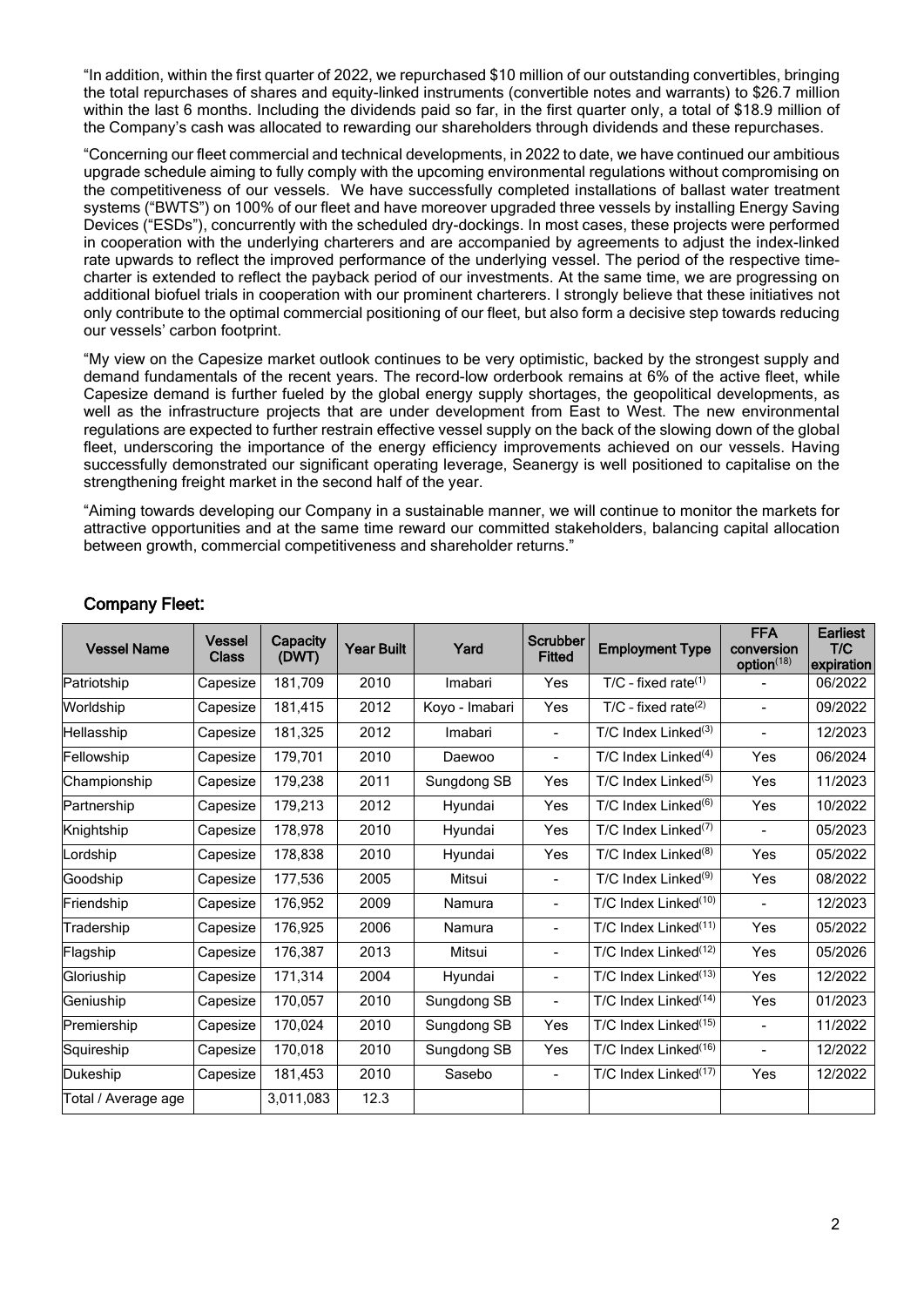- (1) Chartered by a European cargo operator and delivered to the charterer on June 7, 2021 for a period of about 12 to about 18 months. The daily charter hire is fixed at \$31,000.
- (2) Chartered by a U.S. commodity trading company and delivered to the charterer on September 2, 2021 for a period of about 12 to about 16 months. The daily charter hire is fixed at \$31,750.
- (3) Chartered by NYK and delivered to the charterer on May 10, 2021 for an initial period of minimum 11 to maximum 15 months, which was further extended until minimum December 2023 to maximum March 2024. The daily charter hire is based on the BCI.
- (4) Chartered by Anglo American, a leading global mining company, and delivered to the charterer on June 18, 2021 for a initial period of minimum 12 to about 15 months, which was further extended for a period of minimum 20 to about 24 months starting as of October 2022. The daily charter hire is based on the BCI.
- (5) Chartered by Cargill and delivered to the charterer on November 7, 2018 for a period of employment of 60 months, with an additional period of about 16 to about 18 months. The daily charter hire is based on the BCI plus a net daily scrubber premium of \$1,740.
- (6) Chartered by a major European utility and energy company and delivered to the charterer on September 11, 2019 for an initial period of minimum 33 to maximum 37 months with two optional periods of about 11 to maximum 13 months. The time-charter ("T/C") was extended until October 2022 with two optional periods of about 11 to maximum 13 months. The daily charter hire is based on the BCI.
- (7) Chartered by Glencore and delivered to the charterer on May 15, 2020 for a period of about 36 to about 42 months with two optional periods of 11 to 13 months. The daily charter hire is based on the BCI.
- (8) Chartered by a major European utility and energy company and delivered on August 4, 2019 for a period of minimum 33 to maximum 37 months with an optional period of about 11 to maximum 13 months. The daily charter hire is based on the BCI.
- (9) Chartered by an international commodities trader and delivered to the charterer on November 12, 2021 for a period of about 9 to about 12 months. The daily charter hire is based on the BCI.
- (10) Chartered by NYK and delivered to the charterer on July 29, 2021 for an initial period of minimum 17 to maximum 24 months, which was extended until minimum December 2023 / maximum March 2024. The daily charter hire is based on the BCI.
- (11) Chartered by a major South Korean industrial company and delivered to the charterer on June 15, 2021 for a period of minimum 11 to maximum 15 months. The daily charter hire is based on the BCI.
- (12) Chartered by Cargill. The vessel was delivered to the charterer on May 10, 2021 for a period of 60 months. The daily charter hire is based at a premium over the BCI minus \$1,325 per day.
- (13) Chartered by Pacbulk Shipping and delivered to the charterer on April 23, 2020 for a period of about 11 to about 15 months. In December 2021, the T/C was further extended until minimum December 16, 2022, up to maximum April 15, 2023. The daily charter hire is based on the BCI.
- (14) Chartered by NYK and delivered to the charterer on February 6, 2022 for a period of about 11 to about 15. The daily charter hire is based on the BCI.
- (15) Chartered by Glencore and delivered to the charterer on November 29, 2019 for a period of minimum 36 to maximum 42 months with two optional periods of minimum 11 to maximum 13 months. The daily charter hire is based on the BCI plus a net daily scrubber premium of \$2,055.
- (16) Chartered by Glencore and delivered to the charterer on December 19, 2019 for a period of minimum 36 to maximum 42 months with two optional periods of minimum 11 to maximum 13 months. The daily charter hire is based on the BCI plus a net daily scrubber premium of \$2,055.
- (17) Chartered by NYK and delivered to the charterer on December 1, 2021 for a period of about 13 to about 18 months. The daily charter hire is based on the BCI.
- (18) The Company has the option to convert the index-linked rate to a fixed one for a period ranging between 2 and 12 months, based on the prevailing Capesize FFA Rate for the selected period.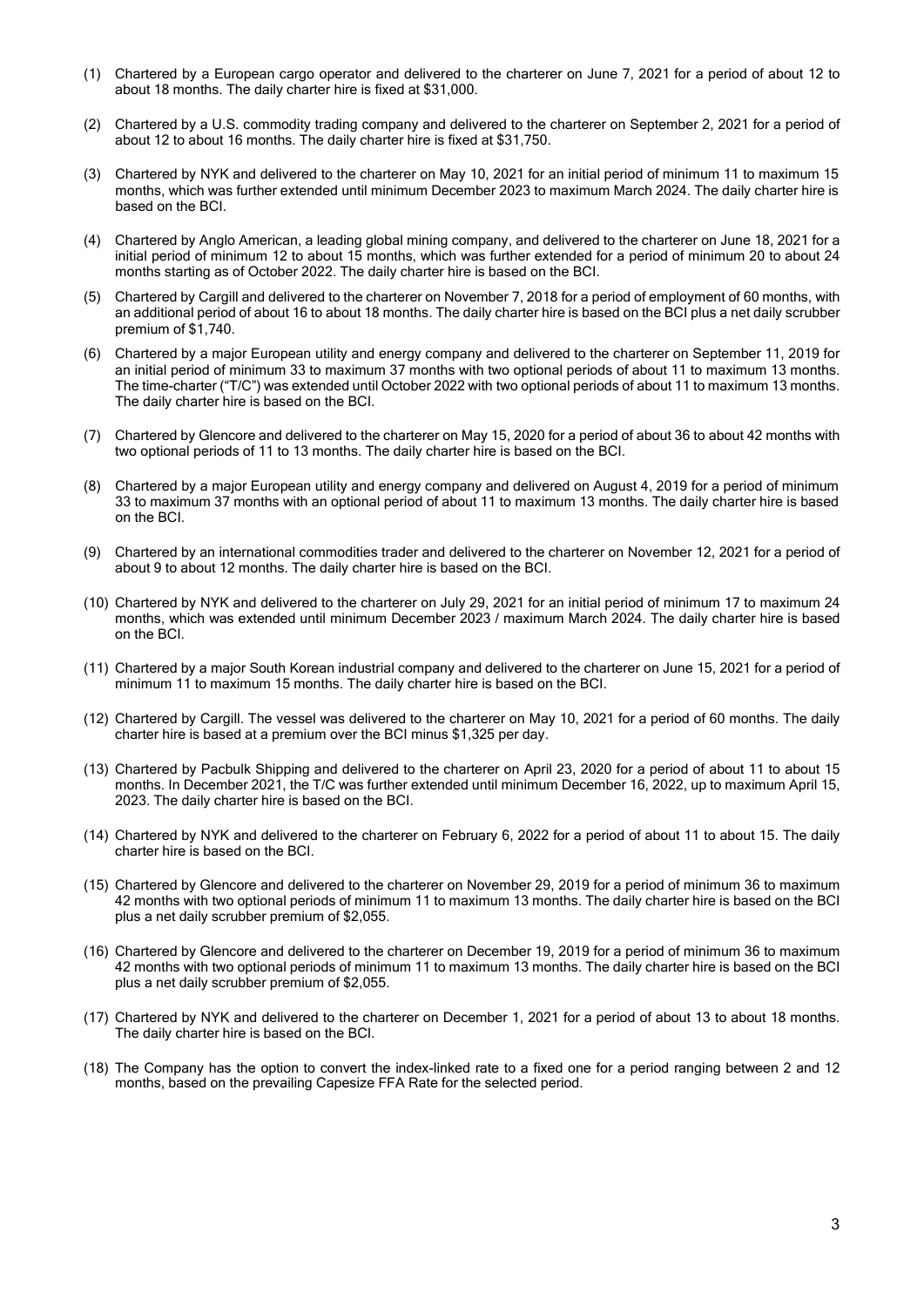# Fleet Data:

(U.S. Dollars in thousands)

|                                        | Q1 2022  | Q1 2021  |
|----------------------------------------|----------|----------|
| Ownership days (1)                     | 1,530    | 990      |
| Operating days (2)                     | 1,482    | 932      |
| Fleet utilization (3)                  | 96.9%    | 94.1%    |
| TCE rate $(4)$                         | \$19,357 | \$16,219 |
| Daily Vessel Operating<br>Expenses (5) | \$6,444  | \$5,605  |

- (1) Ownership days are the total number of calendar days in a period during which the vessels in a fleet have been owned or chartered in. Ownership days are an indicator of the size of the Company's fleet over a period and affect both the amount of revenues and the amount of expenses that the Company recorded during a period.
- (2) Operating days are the number of available days in a period less the aggregate number of days that the vessels are off-hire due to unforeseen circumstances. Operating days includes the days that our vessels are in ballast voyages without having finalized agreements for their next employment.
- (3) Fleet utilization is the percentage of time that the vessels are generating revenue and is determined by dividing operating days by ownership days for the relevant period.
- (4) TCE rate is defined as the Company's net revenue less voyage expenses during a period divided by the number of the Company's operating days during the period. Voyage expenses include port charges, bunker (fuel oil and diesel oil) expenses, canal charges and other commissions. The Company includes the TCE rate, a non-GAAP measure, as it believes it provides additional meaningful information in conjunction with net revenues from vessels, the most directly comparable U.S. GAAP measure, and because it assists the Company's management in making decisions regarding the deployment and use of our vessels and because the Company believes that it provides useful information to investors regarding our financial performance. The Company's calculation of TCE rate may not be comparable to that reported by other companies. The following table reconciles the Company's net revenues from vessels to the TCE rate.

(In thousands of U.S. Dollars, except operating days and TCE rate)

|                           | Q1 2022  | Q1 2021        |
|---------------------------|----------|----------------|
| Net revenues from vessels | 29,666   | 20,398         |
| Less: Voyage expenses     | 979      | 5,282          |
| Net operating revenues    | 28,687   | <u> 15.116</u> |
| <b>Operating days</b>     | 1,482    | 932            |
| TCE rate                  | \$19,357 | \$16,219       |

(5) Vessel operating expenses include crew costs, provisions, deck and engine stores, lubricants, insurance, maintenance and repairs. Daily Vessel Operating Expenses are calculated by dividing vessel operating expenses, excluding pre delivery costs by ownership days for the relevant time periods. The Company's calculation of daily vessel operating expenses may not be comparable to that reported by other companies. The following table reconciles the Company's vessel operating expenses to daily vessel operating expenses.

(In thousands of U.S. Dollars, except ownership days and Daily Vessel Operating Expenses)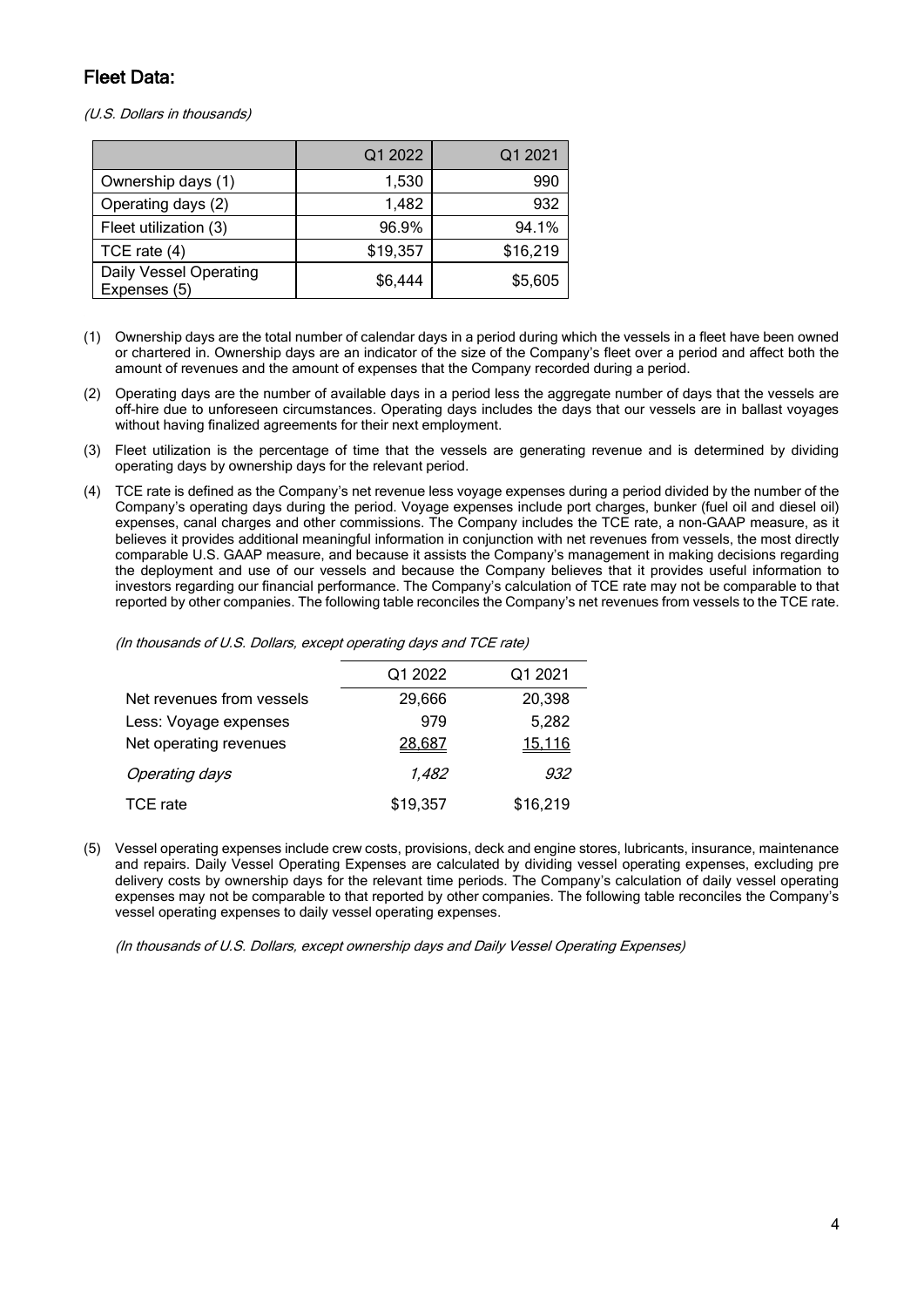|                                                           | Q1 2022 | Q1 2021 |
|-----------------------------------------------------------|---------|---------|
| Vessel operating expenses                                 | 9,912   | 5,549   |
| Less: pre-delivery expenses                               | 53      |         |
| Vessel operating expenses<br>before pre-delivery expenses | 9.859   | 5.549   |
| Ownership days                                            | 1.530   | 990.    |
| Daily Vessel Operating<br><b>Expenses</b>                 | \$6,444 | \$5,605 |

# Net Income / (Loss) to EBITDA and Adjusted EBITDA Reconciliation:

(In thousands of U.S. Dollars)

|                                                 | Q1 2022 | Q1 2021  |
|-------------------------------------------------|---------|----------|
| Net income / (loss)                             | 3,671   | (1, 321) |
| Add: Net interest and finance cost              | 2,850   | 4,030    |
| Add: Depreciation and amortization              | 6,265   | 3,817    |
| <b>EBITDA</b>                                   | 12,786  | 6,526    |
| Add: Stock based compensation                   | 2,679   | 1,403    |
| Add: Loss on extinguishment of debt             | 1,279   |          |
| Add: Loss on forward freight<br>agreements, net | 36      |          |
| <b>Adjusted EBITDA</b>                          | 16,780  | 7.929    |

Earnings Before Interest, Taxes, Depreciation and Amortization ("EBITDA") represents the sum of net income / (loss), net interest and finance costs, depreciation and amortization and, if any, income taxes during a period. EBITDA is not a recognized measurement under U.S. GAAP. Adjusted EBITDA represents EBITDA adjusted to exclude stock-based compensation, loss on forward freight agreements, net, and loss on extinguishment of debt, which the Company believes are not indicative of the ongoing performance of its core operations.

EBITDA and adjusted EBITDA are presented as we believe that these measures are useful to investors as a widely used means of evaluating operating profitability. EBITDA and adjusted EBITDA as presented here may not be comparable to similarly titled measures presented by other companies. These non-GAAP measures should not be considered in isolation from, as a substitute for, or superior to, financial measures prepared in accordance with U.S. GAAP.

## Net Income / (Loss) and Adjusted Net income Reconciliation and calculation of Adjusted Earnings Per Share

(In thousands of U.S. Dollars)

|                                                                  | Q1 2022     | Q1 2021     |
|------------------------------------------------------------------|-------------|-------------|
| Net income / (loss)                                              | 3,671       | (1, 321)    |
| Add: Stock based compensation                                    | 2,679       | 1,403       |
| Add: Loss on extinguishment of debt                              | 1,279       |             |
| Add: Loss on forward freight<br>agreements, net                  | 36          |             |
| <b>Adjusted net income</b>                                       | 7,665       | 82          |
| Adjusted net income per common<br>share, basic                   | 0.04        | 0.00        |
| Weighted average number of<br>common shares outstanding, basic   | 172,311,745 | 114,757,841 |
| Adjusted net income per common<br>share, diluted                 | 0.04        | 0.00        |
| Weighted average number of<br>common shares outstanding, diluted | 177,218,619 | 114,757,841 |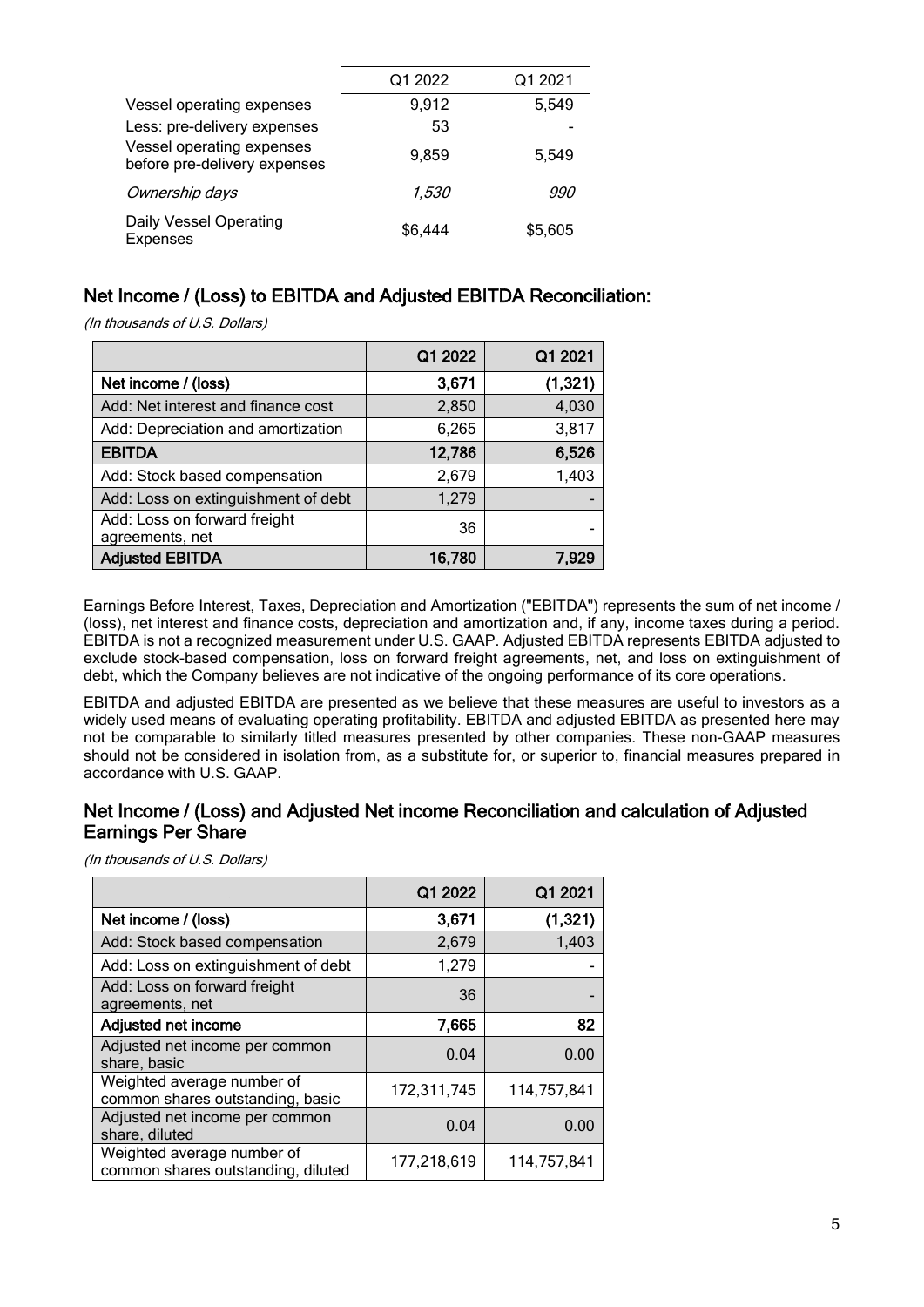To derive Adjusted Net Income/(Loss) and Adjusted Earnings/(Loss) Per Share from Net Income/(Loss), we exclude non-cash items, as provided in the table above. We believe that Adjusted Net Income/(Loss) and Adjusted Earnings/(Loss) Per Share assist our management and investors by increasing the comparability of our performance from period to period since each such measure eliminates the effects of such non-cash items as gain/(loss) on extinguishment of debt and other items which may vary from year to year, for reasons unrelated to overall operating performance. In addition, we believe that the presentation of the respective measure provides investors with supplemental data relating to our results of operations, and therefore, with a more complete understanding of factors affecting our business than with GAAP measures alone. Our method of computing Adjusted Net Income/(Loss) and Adjusted Earnings/(Loss) Per Share may not necessarily be comparable to other similarly titled captions of other companies due to differences in methods of calculation.

## Interest and Finance Costs to Cash Interest and Finance Costs Reconciliation:

(In thousands of U.S. Dollars)

|                                                                                     | Q1 2022  | Q1 2021 |
|-------------------------------------------------------------------------------------|----------|---------|
| Interest and finance costs, net                                                     | (2,850)  | (4,030) |
| Add: Amortization of deferred finance<br>charges and other discounts                | 658      | 808     |
| Add: Amortization of convertible note<br>beneficial conversion feature <sup>3</sup> | -        | 558     |
| Cash interest and finance costs                                                     | (2, 192) | '2 664) |

## First Quarter 2022 TCE Guidance:

As of the date hereof, approximately 76% of the Company fleet's expected operating days in the second quarter of 2022 have been fixed at an estimated TCE of approximately \$22,750. Assuming that for the remaining operating days of our index-linked T/Cs, the respective vessels' TCE will be equal to the average Forward Freight Agreement ("FFA") rate of approximately \$32,000 per day (based on the FFA curve of May 26, 2022), our estimated TCE for the second quarter of 2022 will be approximately \$24,570[4](#page-5-1). Our TCE guidance for the second quarter of 2022 includes certain conversions ( four vessels) of index-linked charters to fixed, which were concluded in previous quarters as part of our freight hedging strategy. The following table provides the breakdown:

|                                            | <b>Operating Days</b> | <b>TCE</b> |
|--------------------------------------------|-----------------------|------------|
| TCE - fixed rate (index-linked conversion) | 184                   | \$25,242   |
| TCE - fixed rate                           | 180                   | \$29,385   |
| TCE - index-linked unhedged                | 978                   | \$23,554   |
| <b>Total / Average</b>                     | 1,342                 | \$24,569   |

<span id="page-5-0"></span> $3$  On January 1, 2022, we adopted a new accounting standard (ASU 2020-06), eliminating the beneficial conversion feature model in ASC 470-20. The adoption of ASU 2020-06 resulted in an increase of the Convertible notes, a reduction of the Accumulated deficit and a reduction of Additional paid-in capital.

<span id="page-5-1"></span> $4$  This guidance is based on certain assumptions and there can be no assurance that these TCE estimates, or projected utilization will be realized. TCE estimates include certain floating (index) to fixed rate conversions concluded in previous periods. For vessels on index-linked T/Cs, the TCE realized will vary with the underlying index, and for the purposes of this guidance, the TCE assumed for the remaining operating days of the quarter for an index-linked T/C is equal to the average FFA rate of \$32,000. Spot estimates are provided using the load-to-discharge method of accounting. Load-to-discharge accounting recognizes revenues over fewer days as opposed to the dischargeto-discharge method of accounting used prior to 2018, resulting in higher rates for these days and only voyage expenses being recorded in the ballast days. Over the duration of the voyage (discharge-to-discharge) there is no difference in the total revenues and costs to be recognized. The rates quoted are for days currently contracted. Increased ballast days at the end of the quarter will reduce the additional revenues that can be booked based on the accounting cut-offs and therefore the resulting TCE will be reduced accordingly.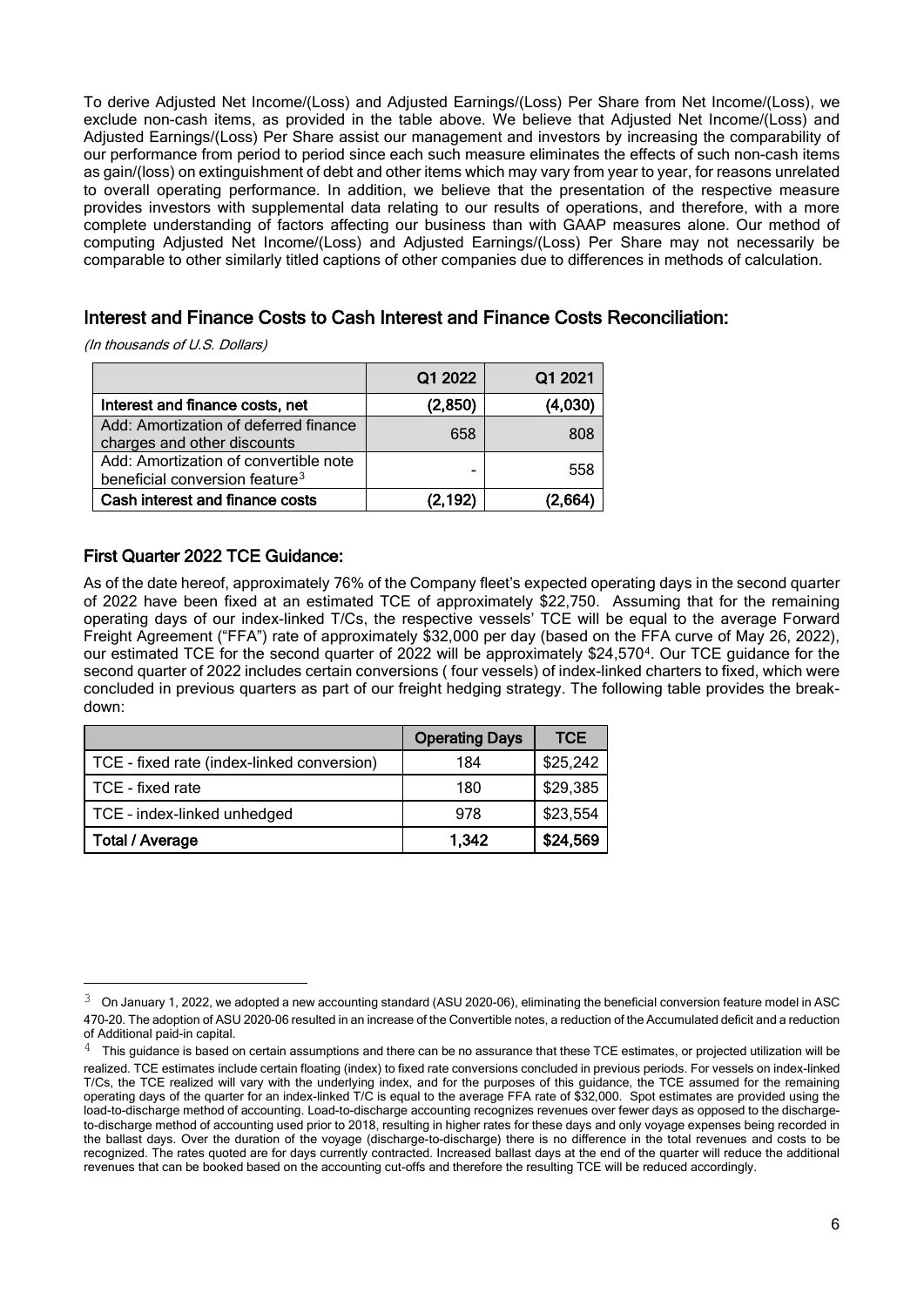#### First Quarter and Recent Developments:

#### Dividend Policy

On April 5, 2022, the Company paid a total of \$0.05 per share, consisting of the previously announced regular quarterly dividend of \$0.025 per share and the special dividend of \$0.025 per share for the fourth quarter of 2021. Committed to its dividend strategy, the Company declared an additional cash dividend of \$0.025 per share for the first quarter of 2022 payable on or about July 14, 2022 to the shareholders of record as of June 28, 2022.

#### Buybacks of Convertible Note totalling \$10 million

Pursuant to its previously announced repurchase plan, in the first quarter of 2022, the Company completed further buybacks of its outstanding convertible note, reducing its financial leverage and preempting the potential dilution effect. Specifically:

- (i) \$5 million of the note was retired on January 26, 2022; and
- (ii) \$5 million of the note was retired on March 10, 2022

#### Vessel Upgrades & Commercial Updates

The Company has further progressed on its previously communicated vessel upgrade and retrofit program, installing ESDs on three vessels in 2022 to date. These follow the successful installations of similar upgrades on the M/V Fellowship in 2021 and on the M/V Championship in 2019.

These upgrades, are expected to improve the energy efficiency and fuel consumption of the subject units, while the Company has reached the following commercial agreements with the underlying charterers:

#### M/V Fellowship

The Vessel is on T/C to Anglo American, a leading global mining company, for a period of minimum 12 to about 15 months starting as of June 18, 2021. The daily charter hire is based on the BCI. The charterer has agreed to extend the T/C for a period of minimum 20 to about 24 months starting as of October 2022 at a higher rate (premium to the BCI).

#### M/V Partnership

The Vessel is on T/C to a major European utility and energy company, for a period of minimum 33 to maximum 37 months starting as of September 11, 2019 with an optional period of about 11 to maximum 13 months. The daily charter hire is based on the BCI. The charterer has agreed to exercise the optional period extending the T/C until October 2022 at higher rate (premium to the BCI) and in addition provide for one more optional extension period of about 11 to maximum 13 months at charterers' option.

#### M/V Friendship

The Vessel is on T/C to NYK, for a period of minimum 17 to maximum 24 months starting as of July 29, 2021. The daily charter hire is based at a premium over the BCI. The charterer has agreed to extend the T/C until minimum December 2023 to maximum March 2024 at a higher rate subject to ratification based on the actual performance of the Vessel in the first two voyages post dry-docking.

#### M/V Hellasship

The Vessel is on T/C to NYK, for a period of minimum 11 to maximum 15 months starting as of May 10, 2021. The daily charter hire is based at a premium over the BCI. The charterer has agreed to extend the T/C until December 2023 (minimum) / March 2024 (maximum) at higher rate subject to ratification based on the actual performance of the Vessel in the first two voyages post dry-docking.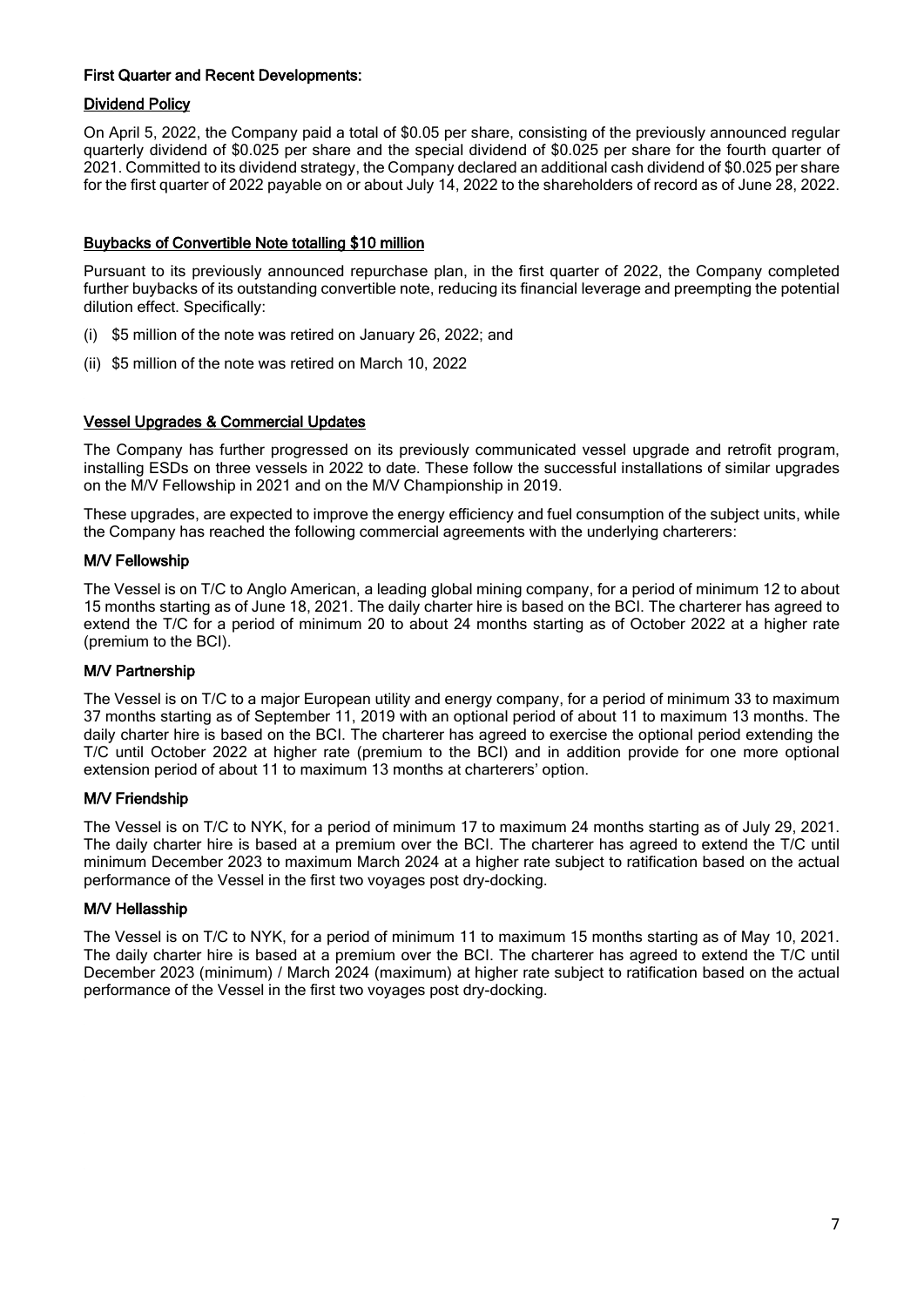## Financing Updates

#### Japanese Bank

On February 25, 2022, the Company entered into a sale and leaseback transaction with a Japanese bank to refinance a previous senior loan facility with Amsterdam Trade Bank N.V. (\$15.13 million) and the Company's last junior loan (\$1.85 million) secured by the M/V Partnership. The financing amount is \$21.3 million, and the applicable interest rate is 2.9% plus SOFR per annum.

The principal will be repaid over an 8-year term, through 32 quarterly installments averaging at approximately \$590,000. Following the second anniversary of the bareboat charter, the Company has continuous options to repurchase the vessel. At the end of the 8-year bareboat period, the Company has the option to repurchase the vessel for \$2.39 million, which the Company expects to exercise.

#### **External Auditors**

On May 23, 2022, the Audit Committee of the Board of Directors of Seanergy engaged Deloitte Certified Public Accountants S.A. ("Deloitte") as Seanergy's new independent registered public accounting firm, starting with the review of the Company's financial results for the year ended December 31, 2022. The Audit Committee made this determination taking into account corporate best practices.

#### Expiration of the Class B Warrants

The Company's previously issued Class B Warrants, trading under the symbol SHIPZ, expired according to their terms on May 13, 2022. Pursuant to such expiration trading of the Class B Warrants was terminated. The Class B Warrants were the last class of the Company's warrants that were listed for trading.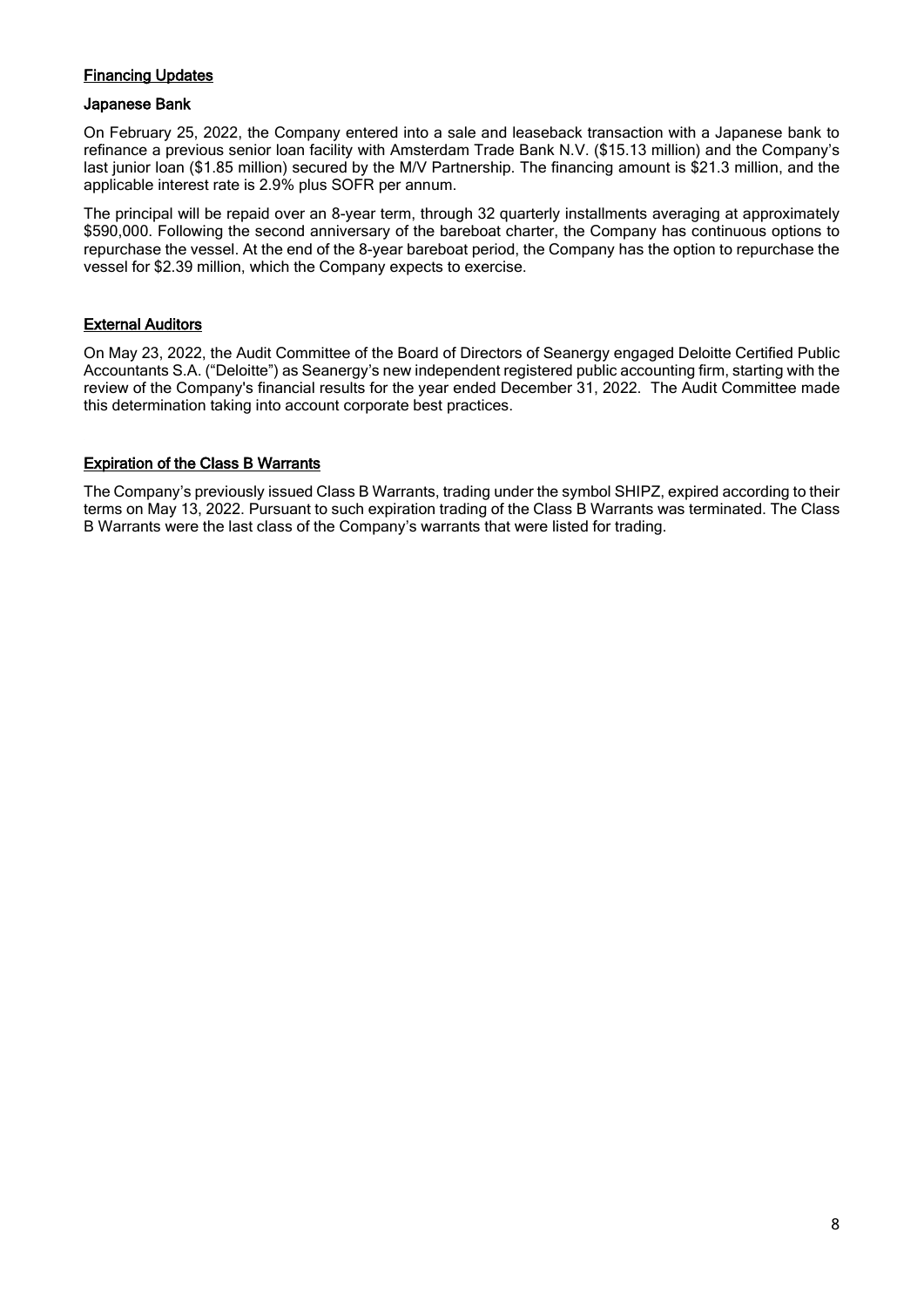#### Seanergy Maritime Holdings Corp.

#### Unaudited Condensed Consolidated Balance Sheets (In thousands of U.S. Dollars)

|                                                     | March 31, | December 31. |  |
|-----------------------------------------------------|-----------|--------------|--|
|                                                     | 2022      | 2021*        |  |
| <b>ASSETS</b>                                       |           |              |  |
| Cash and cash equivalents, restricted cash and term |           |              |  |
| deposits                                            | 38,885    | 47,126       |  |
| Vessels, net                                        | 420,639   | 426,062      |  |
| Other assets                                        | 16,920    | 14,023       |  |
| <b>TOTAL ASSETS</b>                                 | 476,444   | 487,211      |  |
|                                                     |           |              |  |
| <b>LIABILITIES AND STOCKHOLDERS' EQUITY</b>         |           |              |  |
| Long-term debt and other financial liabilities      | 211,793   | 215,174      |  |
| Convertible notes                                   | 9.972     | 7,573        |  |
| Other liabilities                                   | 23,718    | 19,988       |  |
| Stockholders' equity <sup>5</sup>                   | 230,961   | 244,476      |  |
| TOTAL LIABILITIES AND STOCKHOLDERS' EQUITY          | 476,444   | 487.211      |  |

\* Derived from the audited consolidated financial statements as of the period as of that date

#### Seanergy Maritime Holdings Corp.

Unaudited Condensed Consolidated Statements of Operations (In thousands of U.S. Dollars, except for share and per share data, unless otherwise stated)

|                                                               | Three months ended<br>March 31, |             |
|---------------------------------------------------------------|---------------------------------|-------------|
|                                                               | 2022                            | 2021        |
| Vessel revenue, net                                           | 29,666                          | 20,398      |
| <b>Expenses:</b>                                              |                                 |             |
| Voyage expenses                                               | (979)                           | (5,282)     |
| Vessel operating expenses                                     | (9, 912)                        | (5, 549)    |
| Management fees                                               | (376)                           | (281)       |
| General and administrative expenses                           | (4, 315)                        | (2,730)     |
| Depreciation and amortization                                 | (6, 265)                        | (3, 817)    |
| Loss on forward freight agreements, net                       | (36)                            |             |
| <b>Operating income</b>                                       | 7,783                           | 2,739       |
| Other (expenses) / income:                                    |                                 |             |
| Interest and finance costs <sup>5</sup>                       | (2,850)                         | (4,030)     |
| Loss on extinguishment of debt                                | (1,279)                         |             |
| Other, net                                                    | 17                              | (30)        |
| Total other expenses, net:                                    | (4, 112)                        | (4,060)     |
| Net income / (loss)                                           | 3,671                           | (1, 321)    |
|                                                               |                                 |             |
| Net income / (loss) per common share, basic                   | 0.02                            | (0.01)      |
| Weighted average number of common shares outstanding, basic   | 172,311,745                     | 114,757,841 |
| Net income / (loss) per common share, diluted                 | 0.02                            | (0.01)      |
| Weighted average number of common shares outstanding, diluted | 177,218,619                     | 114,757,841 |

<span id="page-8-0"></span> $5$  On January 1, 2022, we adopted a new accounting standard (ASU 2020-06), eliminating the beneficial conversion feature model in ASC 470-20. The adoption of ASU 2020-06 resulted in an increase of the Convertible notes, a reduction of the Accumulated deficit and a reduction of Additional paid-in capital.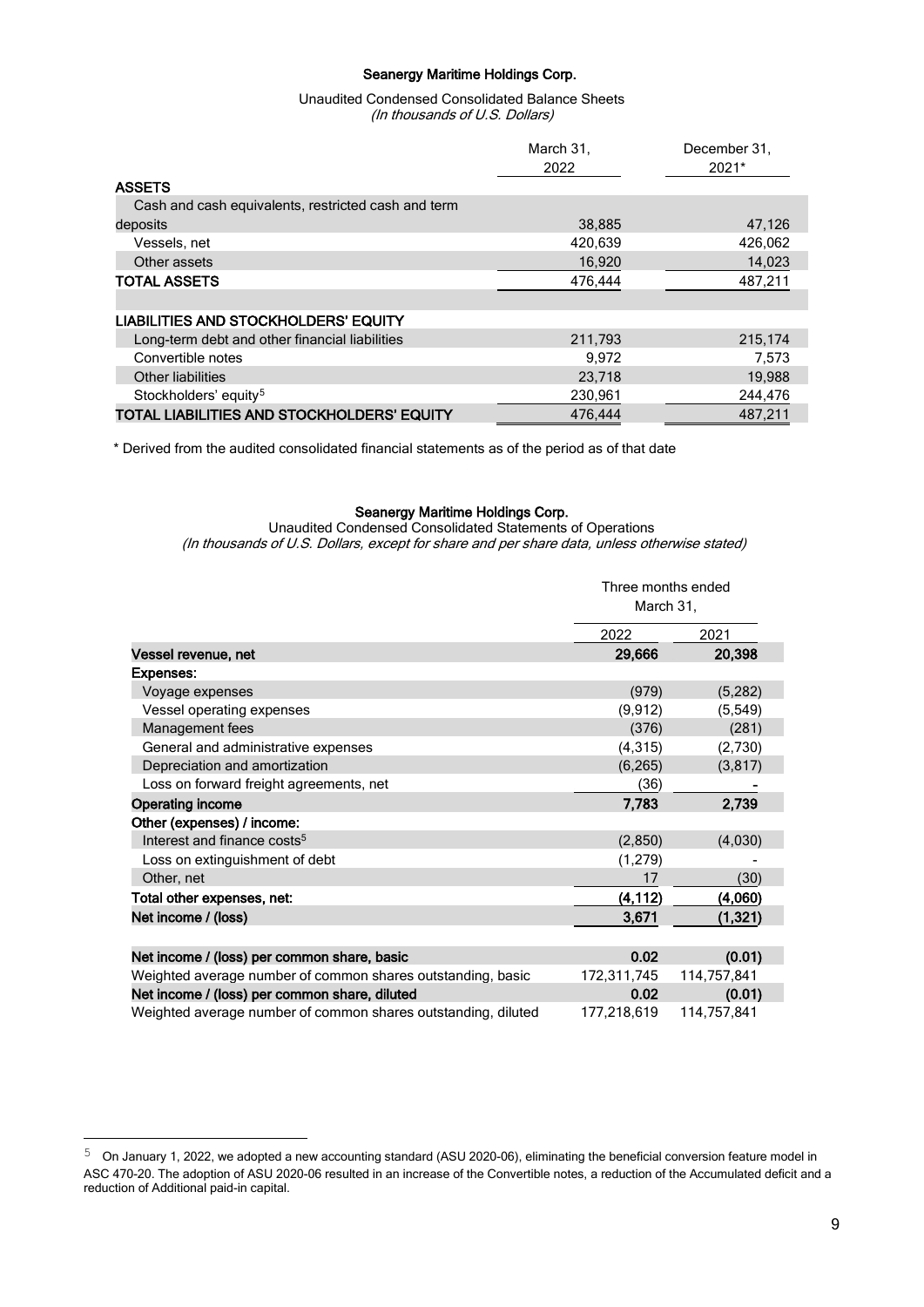#### Seanergy Maritime Holdings Corp.

Unaudited Condensed Consolidated Cash Flow Data (In thousands of U.S. Dollars, except for share and per share data, unless otherwise stated)

|                                                              | Three months ended<br>March 31, |           |
|--------------------------------------------------------------|---------------------------------|-----------|
|                                                              | 2022                            | 2021      |
| Net cash provided operating activities                       | 7.549                           | 1.564     |
|                                                              |                                 |           |
| Vessels acquisitions and improvements                        | (2,042)                         | (20, 886) |
| Term deposits                                                | 1,500                           | (1,000)   |
| Other fixed assets, net                                      | (18)                            |           |
| Net cash used in investing activities                        | (560)                           | (21, 886) |
|                                                              |                                 |           |
| Proceeds from secured long-term debt                         | 21,300                          |           |
| Repayments of long-term debt and other financial liabilities | (24, 652)                       | (38, 833) |
| Repayments of convertible notes                              | (10,000)                        |           |
| Payments of financing and stock issuance costs               | (378)                           | (63)      |
| Proceeds from issuance of common stock and warrants, net of  |                                 |           |
| underwriters fees and commissions                            |                                 | 92,617    |
| Net cash (used in) / provided by financing activities        | (13, 730)                       | 53,721    |
|                                                              |                                 |           |
| SUPPLEMENTAL CASH FLOW INFORMATION                           |                                 |           |
| Cash paid during the period for interest                     | 2,324                           | 2,097     |
|                                                              |                                 |           |
| Noncash investing activities                                 |                                 |           |
| Vessels acquisitions and improvements                        | 836                             | 752       |
|                                                              |                                 |           |
| Noncash financing activities                                 |                                 |           |
| Dividends declared but not paid                              | 8.916                           |           |